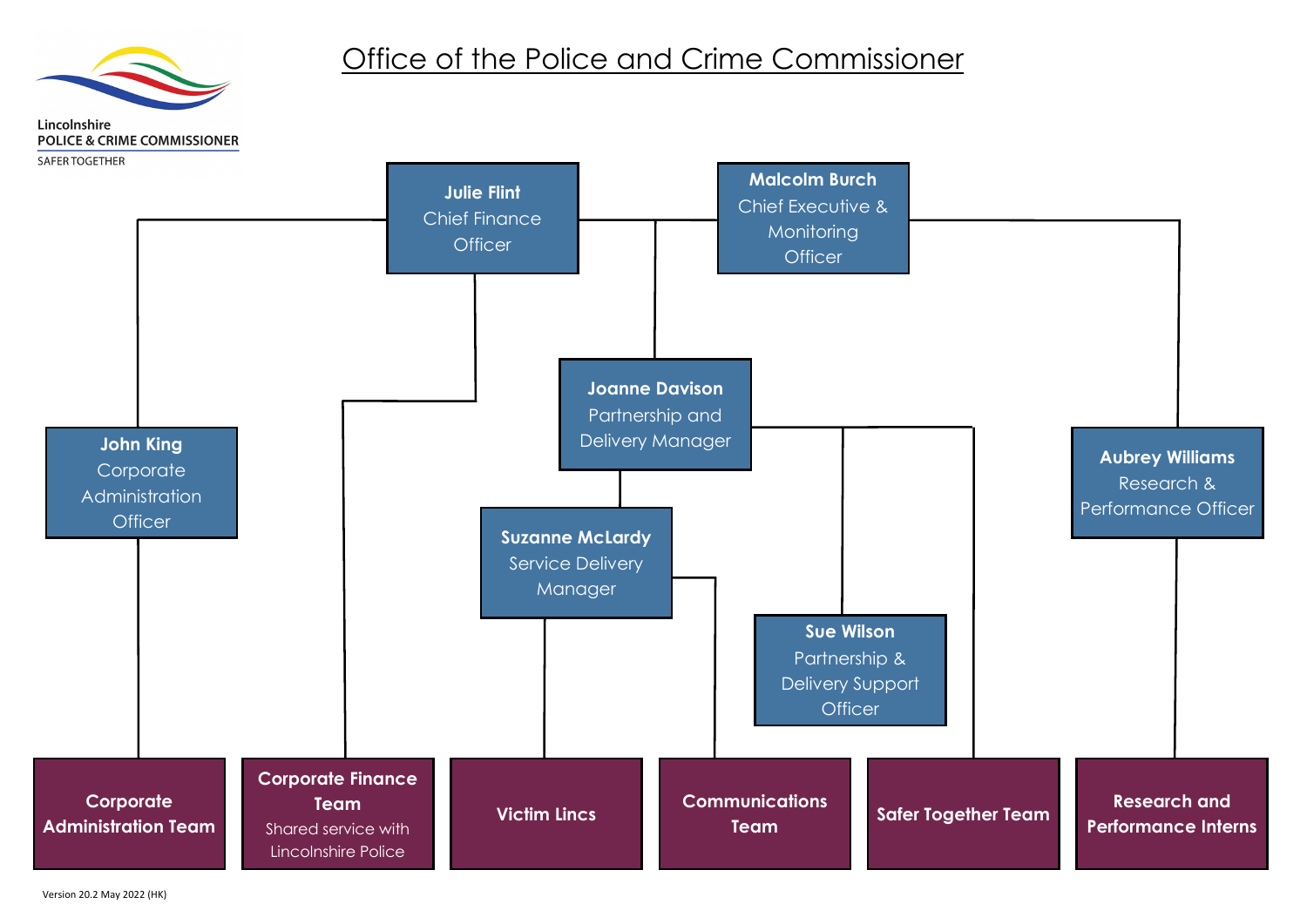**Samantha Ward** Diary Manager



#### **Kim Pickett**

Apprentice Business Administrator



## Corporate Administration

Lincolnshire **POLICE & CRIME COMMISSIONER** 

SAFER TOGETHER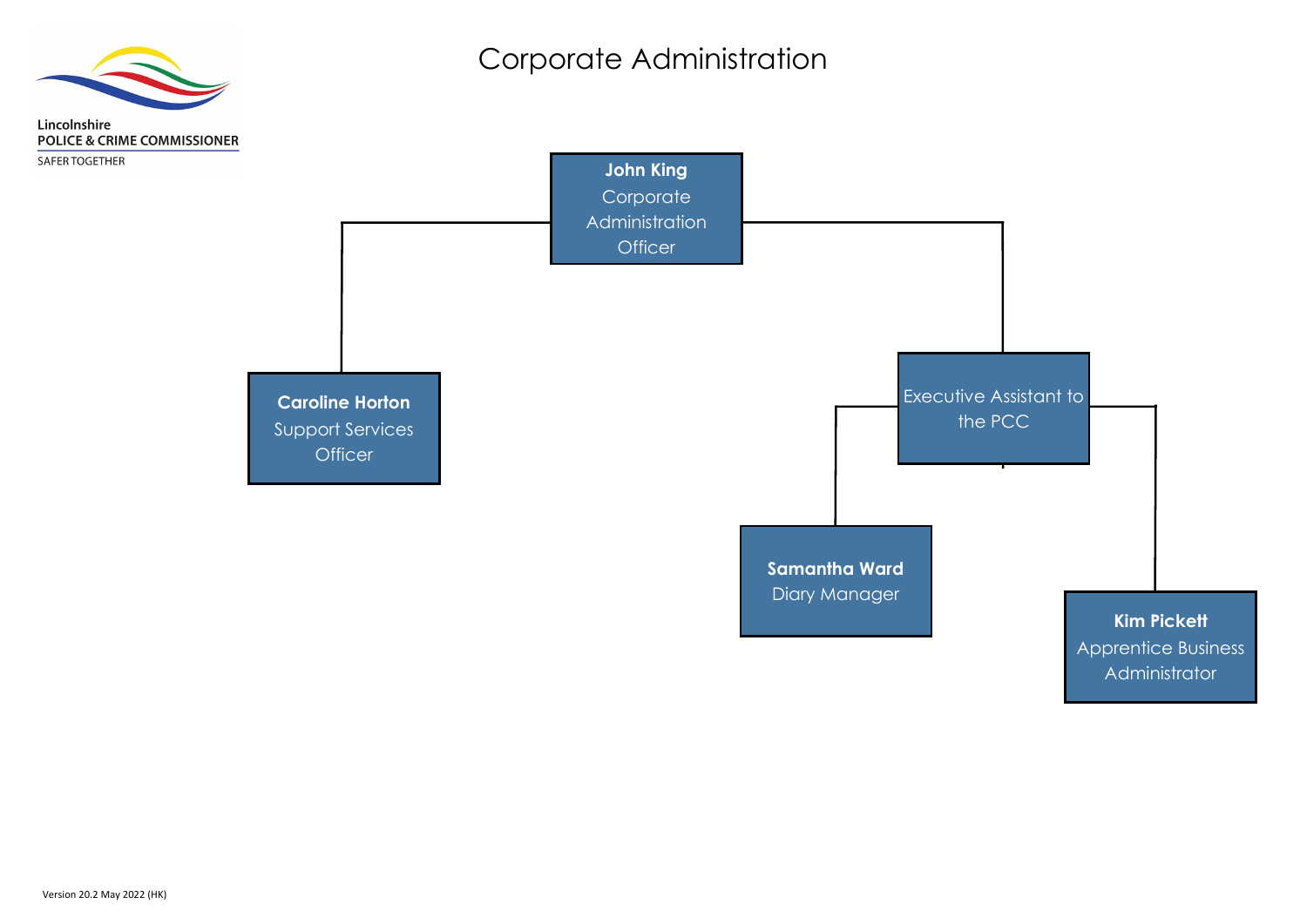

SAFER TOGETHER





## Corporate Finance Shared Service Team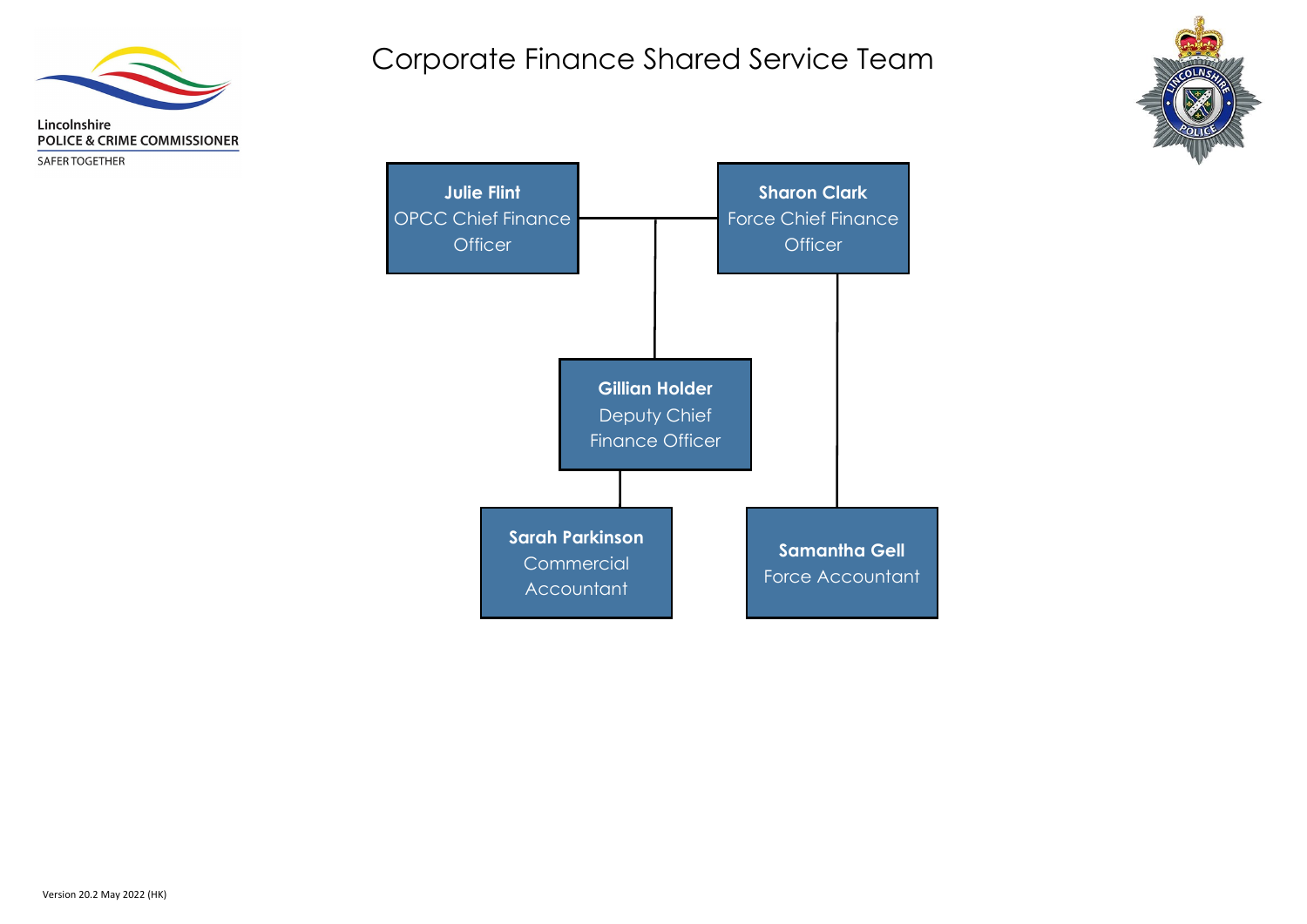

SAFER TOGETHER

**Contact and Case Management Officers** Barney Porter Emily Luxton Kerry Whitelam Megan Robertson Miles Collins Sabiha Kathrada Sian Brown **Hannah Pryke** Team Leader **Suzanne McLardy** Service Delivery Manager

# Victim Lincs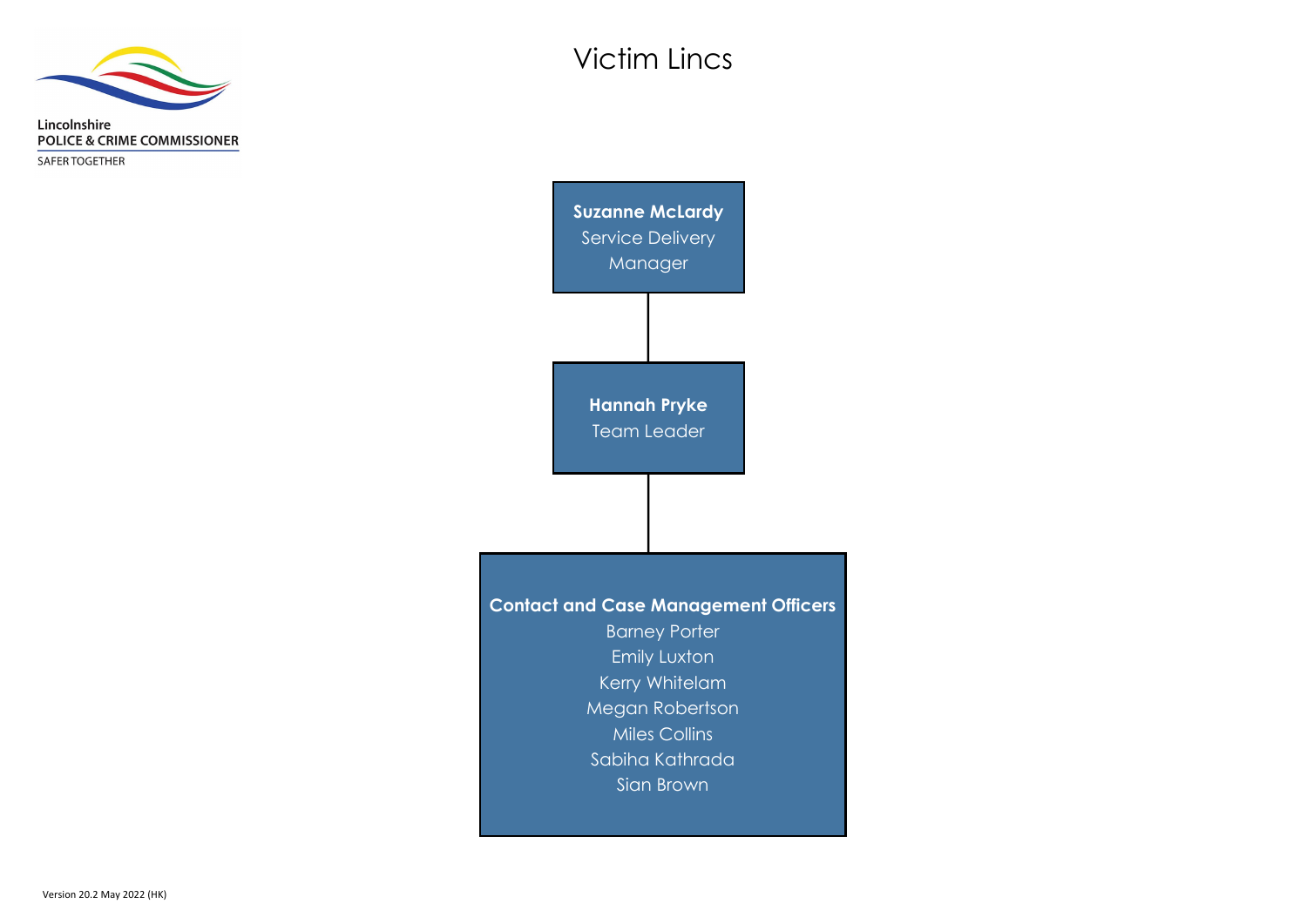

SAFER TOGETHER

**Emma French Communications** Manager **Sophie Olive Communications Officer** 

# Communications Team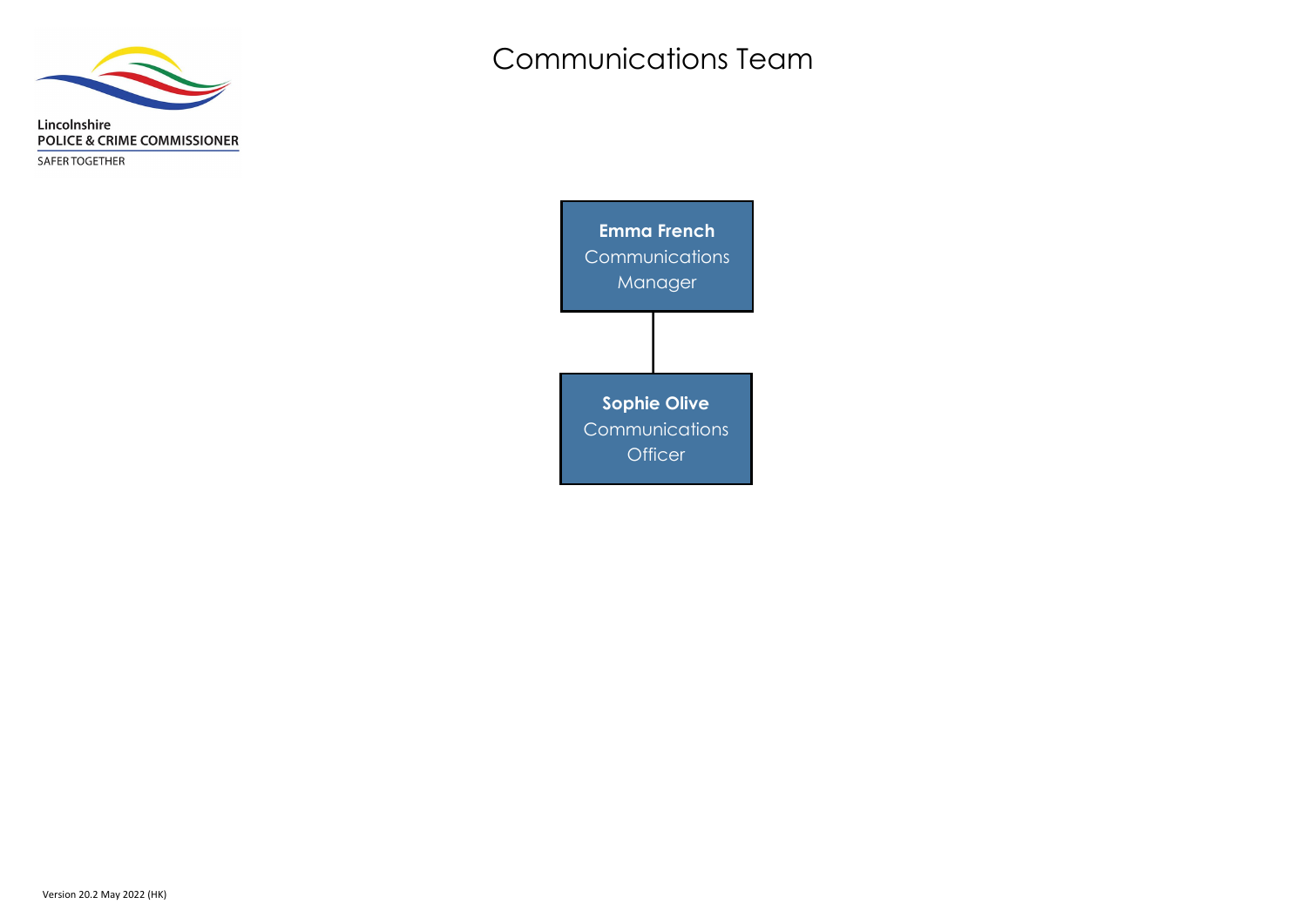

**Stephanie Marwood** Safer Together Coordinator—Lincoln & West Lindsey



Safer Together Team

Lincolnshire **POLICE & CRIME COMMISSIONER** 

**SAFER TOGETHER**